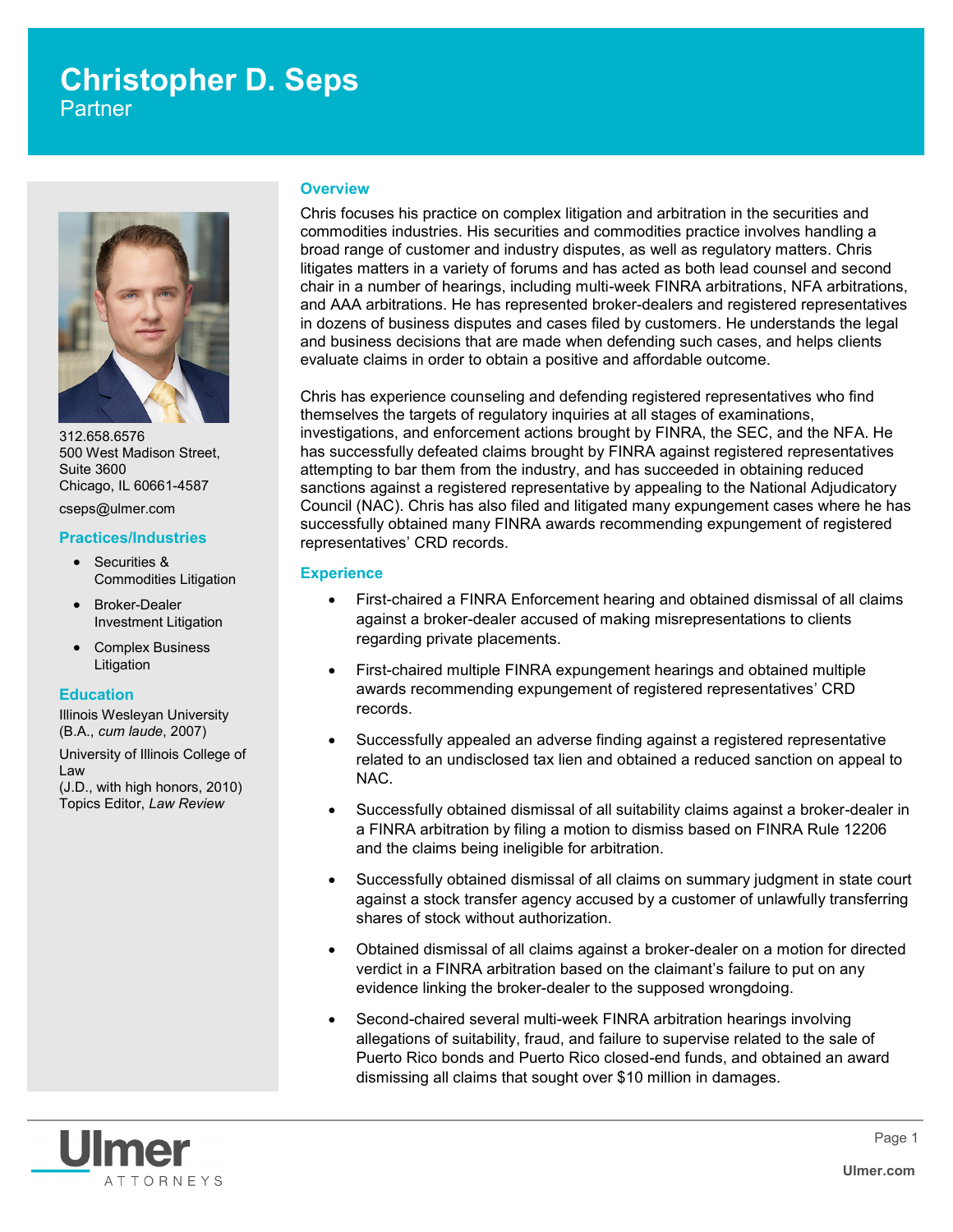# **Christopher D. Seps Partner**

# **Experience (Cont)**

- Second-chaired a NFA arbitration defending an introducing broker-dealer, a futures clearing merchant, and their associated persons against \$15 million in claims of fraud, breach of fiduciary duty, and excessive trading, and obtained dismissal of all claims after three weeks of arbitration.
- Second-chaired several FINRA arbitrations representing broker-dealer and registered representatives in disputes involving securities fraud, defamation, wrongful termination of employment, breach of contract, and breach of fiduciary duty.
- Handles a broad range of securities matters, including customer and industry disputes and regulatory matters involving issues of fraud, suitability, breach of contract, wrongful termination, negligence, defamation on a Form U-5, breach of fiduciary duty, negligent misrepresentations, and violations of state and federal securities laws.
- Handles a wide variety of commodities matters, including issues of churning, fraud, breach of fiduciary duty, unauthorized trading, and failure to supervise.
- Represents both broker-dealers and registered representatives in business disputes involving defamation, unpaid commissions, unpaid promissory notes, breaches of contract, and interference with business relations.
- Experience with a wide variety of financial products including Puerto Rico municipal bonds, corporate bonds, closed-end mutual funds, tenancies in common (TICS), real estate investment trusts (REITS), auction rate securities (ARS), swaps, futures, options, variable annuities, inverse and leveraged ETFs, private placements, limited partnerships, oil and gas ventures, and other alternative investments and derivatives.

# **Presentations**

- "FINRA Expungement: The Differences Between Removing Employment Termination Disclosures and Removing Customer Complaints," Ulmer Financial Services & Securities Litigation Webinar Series (March 2022)
- "FINRA Expungement: Rule Changes and Updates," Ulmer, Hot Topics in Financial Services & Securities Litigation Webinar (February 2021)
- "The FINRA Expungement Process: Tips, Tricks, and Recent Developments," Ulmer Webinar (March 2020)

# **Publications**

- "A Modest Proposal On The Appropriate Allocation Of Fees In Expungement Cases," Broker-Dealer Law Corner Blog (June 2020)
- "Reg BI Continues To Tantalize And Confuse Both The Industry And The Regulators, "Co-author, Broker-Dealer Law Corner Blog (December 2019)
- "Do Customers Actually Use BrokerCheck? This FINRA Complaint Suggests They Don't," Broker-Dealer Law Corner Blog (May 2019)

# **Involvement**

# **Community Involvement**

Chicago Volunteer Legal Services

# **Honors & Distinctions**

Named to the Illinois Super Lawyers Rising Stars list (2016-2020)